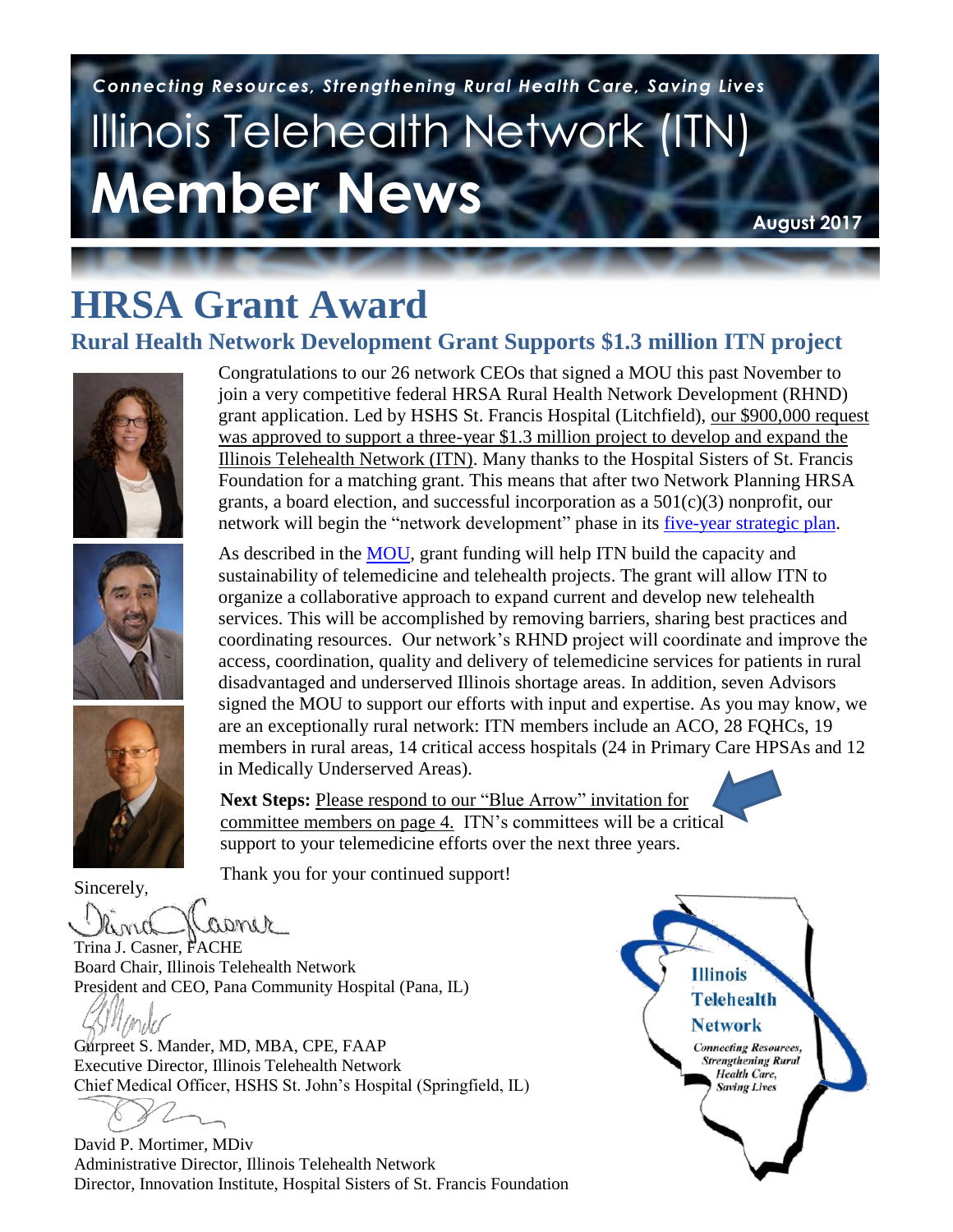## **Telemedicine Pioneer Award**

**HSHS Holy Family Hospital (Greenville, Illinois) Honored for Innovation to Preserve Vital Tele-Psychiatry Program**



The third annual ITN Telemedicine Pioneer Award was presented to HSHS Holy Family Hospital in Greenville, Illinois, at the annual ITN member meeting June 16, 2017 at the Chiara Center in Springfield, Illinois. The award was accepted on behalf of HSHS Holy Family Hospital by Brian Nall, President and CEO, Tammy Lett, former CNO, Susan LaMonica, Senior Wellness leader, and Nicole Lewer-Holst, VP, Legal Affairs, Southern Illinois Division, HSHS.

Dr. Gurpreet Mander, ITN Executive Director, and Chief

Medical Officer of HSHS St. John's Hospital, and Trina Casner, ITN Board Chair and President and CEO of Pana Community Hospital, presented the award. The award recognized ground-breaking work in designing and operationalizing a new tele-psychiatry program to prevent an inpatient Senior Wellness and Geriatric Psychiatry program from closing when the sole psychiatrist provider gave notice of intent to move his private practice to care for more patients in a wider geography. (Most rural IL communities have a shortage of psychiatric care, and recruitment is all but impossible.)

The team designed their own tele-psychiatry program which was launched on April 1, 2017 with no lapse in care and no change in provider. Tele-psychiatry helped avoid the closing of the Geriatric Psychiatry program, which would have resulted in a loss of \$500,000 in annual revenue and the loss of several jobs. It would also have required seniors to drive over 60 miles to obtain services. Congratulations to HSHS Holy Family Hospital for receiving this recognition!

#### **Past Telemedicine Pioneer Award Recognitions:**

- The first award was presented in June 2015, to **Hillsboro Area Hospital**, which was the first to request a neurologist specialist referral in April 2014 when the tele-stroke network was newly launched.
- The second annual award was presented June 2016 at the Abraham Lincoln Presidential Library to **Shelby Memorial Hospital (Shelbyville), later renamed HSHS Good Shepherd Hospital.** The award recognized ground-breaking work in operationalizing a new tele-stroke program with new protocols.

### **Partnership for a Connected Illinois: Sept. 12th Telehealth Law Forum**

**Telehealth Bootcamp Series** - September 12, 2017 8 am to 3:45 pm CT The Second Annual Telehealth Law (*live-stream or in-person*) Forum invites both those new to and those already working in telehealth to attend its Multi-Disciplinary Telehealth Bootcamp. Participants will hear from legal, compliance, operational, clinical and technology authorities about "what it takes" to build and operate a successful telehealth program. Registe[r here.](https://www.eventbrite.com/e/2017-telehealth-bootcamp-series-part-ii-tickets-32486171012) Facebook page for news and state activities is [here.](https://www.facebook.com/broadbandillinois)

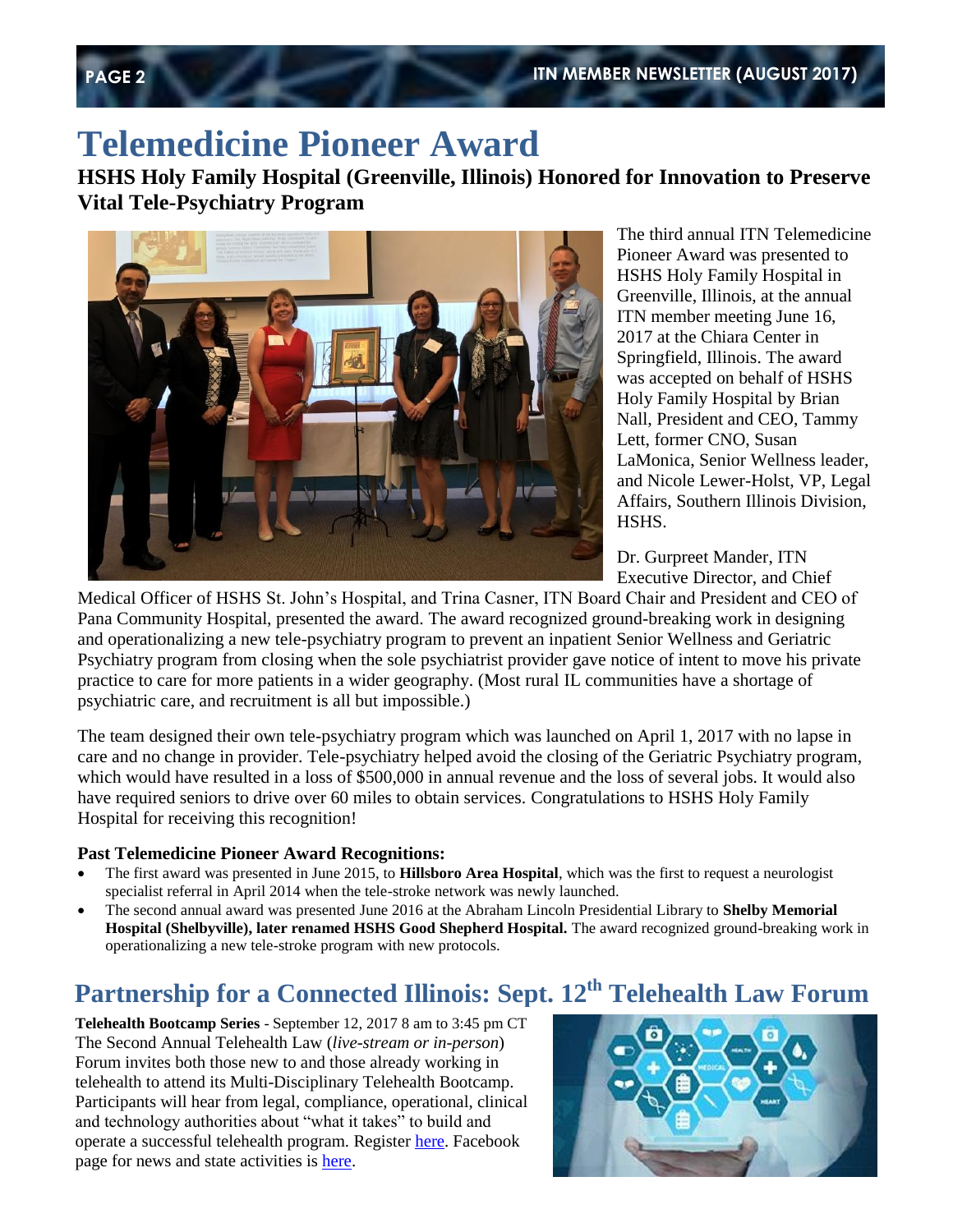## **Federal Grant Telemedicine Equipment Demo**

#### **USDA DLT grants support six rural hospitals in tele-stroke network led by HSHS St. John's Hospital, which hosted several site visits from program officers**

On June 30, 2017, USDA Distance Learning and Telemedicine (DLT) program officers were hosted for several site visits and demonstrations at HSHS St. John's Hospital, (SJS), and rural tele-stroke network hospital partners. Sites visited with demonstrations of equipment included:

- Hillsboro Area Hospital (Hillsboro)
- Pana Community Hospital (Pana)
- HSHS Good Shepherd Hospital (Shelbyville)
- HSHS St. John's Hospital (Springfield)

USDA competitive grants totaling \$322,000 support the cost of telemedicine equipment in six rural sites. These rural grants support the wider sustainability of the 24/7 tele-stroke emergency department network in central and southern Illinois, which just passed a 1,500 tele-stroke patient milestone with 14 sites. In addition to emergency department tele-stroke services, the same InTouch Health equipment is being expanded for tele-peds and tele-NICU, hospitalist, maternal and fetal medicine and other services.



*Photo above was taken in the emergency room of HSHS Good Shepherd Hospital in Shelbyville. From left to right: Keith Adams (USDA Assistant Administrator, Rural Utilities Service Telecommunications Program), Aaron Puchbauer (hospital President and CEO), Ryeon Corsi (USDA Management and Program Analyst), Chris Collins (USDA General Field Representative, MO-IL), Sheli Evans (Emergency Department Manager)*

### **Coming in September's Newsletter:**

- o Introducing New Staff: ITN Program Director
- o Prairie Cardiovascular physician has telehealth remote monitoring abstracts [published](https://www.dropbox.com/s/21iy0f6nkuvxrns/Journal%20of%20Cardiac%20Failure%20abstract%20%282017%29.pdf?dl=0) in the *Journal of Cardiac Failure* (August 2017) and will present at the Heart Failure Society of America (HFSA) scientific meeting in Dallas.

This USDA DLT project for six rural sites totals \$657,000, and is supported by a match from HSHS St. John's Hospital and the Hospital Sisters of St. Francis Foundation's Innovation Institute. The grant applications were made possible by a collaboration of the 26-member Illinois Telehealth Network, which began with a needs assessment that identified rural provider shortages and access disparities, and developed a five-year strategic plan. The strategic plan includes a grant and philanthropy strategy that identified the potential of USDA DLT applications to remove rural barriers and increase access to patient emergency care. Today, ITN members with tele-stroke emergency department services include:

- 1. Boyd Memorial Hospital (Carrollton)
- 2. Carlinville Area Hospital (Carlinville)
- 3. Hillsboro Area Hospital (Hillsboro)
- 4. HSHS St. Elizabeth's Hospital (Belleville)
- 5. HSHS Good Shepherd Hospital, formerly Shelby Memorial Hospital (Shelbyville)
- 6. HSHS Holy Family Hospital, formerly Greenville Regional Hospital (Greenville)
- 7. HSHS St. John's Hospital (Springfield)
- 8. HSHS St. Joseph's Hospital (Highland)
- 9. HSHS St. Joseph's Hospital (Breese)
- 10. HSHS St. Anthony's Memorial Hospital (Effingham)
- 11. HSHS St. Mary's Hospital (Decatur)
- 12. HSHS St. Francis Hospital (Litchfield)
- 13. Mason District Hospital (Havana) 14. Pana Community Hospital (Pana)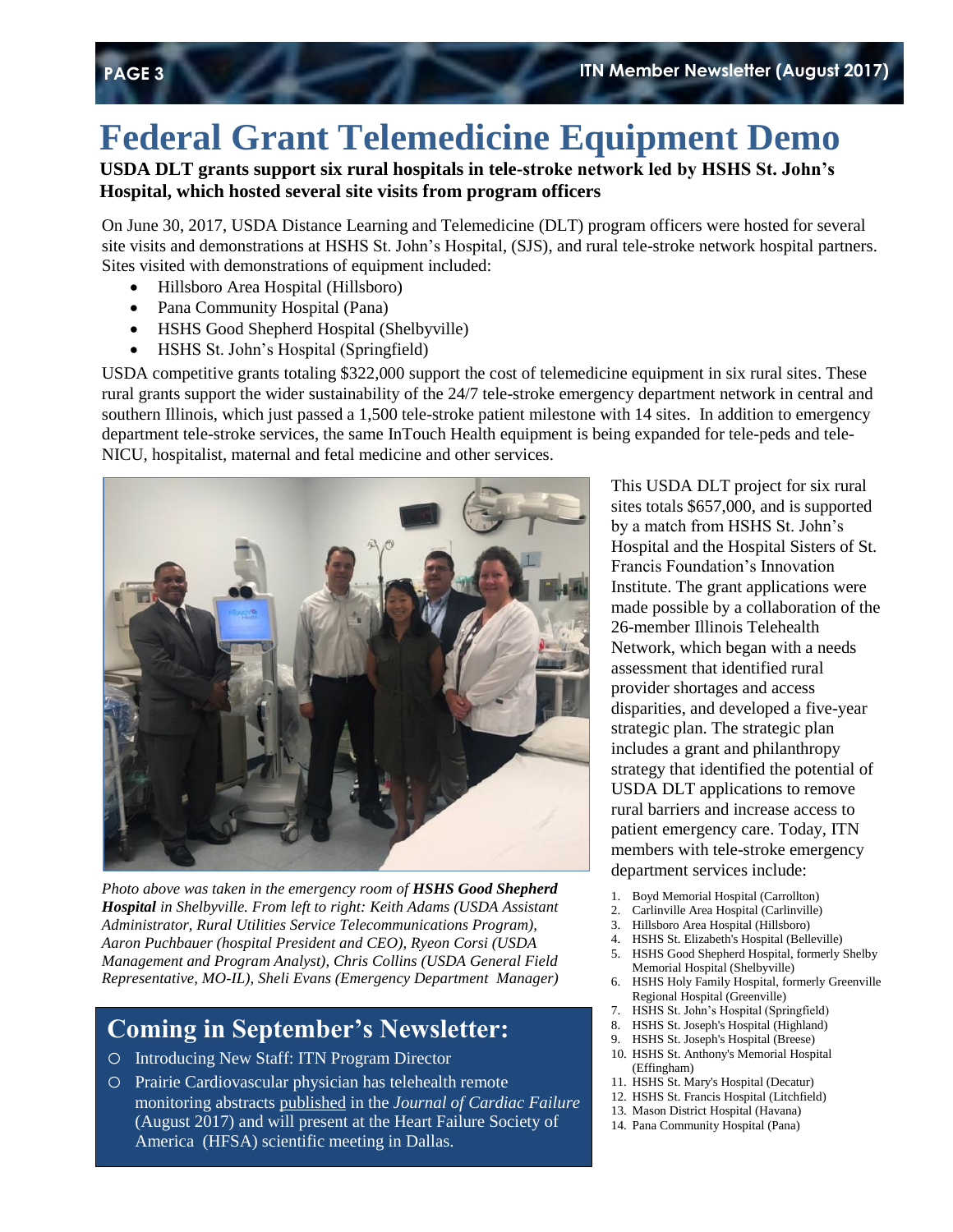# **Planning & Action Committees Launched**

#### **Opportunities for increasing access to care in your community**

At the June 16 ITN annual member meeting in Springfield, committees were launched to help expand current telemedicine services, launch new services, and ensure sustainability. Committee charter statements are:

- 1. **Tele-Medicine Service Lines Committee:** "We believe that services like tele-psychiatry or tele-cardiology are not new service lines, but simply new delivery mechanisms to increase access to care in shortage areas. This committee will explore the expansion of current telemedicine services and pilot new services based on the member needs and desires. We may seek grant funding for pilots. Successful models may be shared and scaled."
- 2. **Virtual Technologies & Population Health Committee:** "We will explore and plan pilots that support patients with chronic disease (such as heart failure) where they live. We believe remote patient monitoring in the home can help people better manage chronic disease and reduce hospitals admissions and ED visits, which reduces costs and supports a population health model of care. We may seek grant funding to expand current pilots or create new pilots."
- 3. **Finance Committee:** "We believe that shared or group purchasing and shared vendor contracts can create economies of scale that provide better price points for all involved."
- 4. **Tele Nursing & SANE Committee:** "We believe that it is critical to increase access to Sexual Assault Nurse Examiner (SANE) care in rural areas that have no or newly-trained specialists, and that tele-mentoring and telenursing can help support newly certified ED SANE staff and physicians address difficult cases and carefully collect evidence using best practices to best support victims in court. We will explore concepts and models and seek support and direction from state SANE leaders and may seek grant funding to test a pilot that provides 24/7 tele-nursing SANE support." *This committee is seeking ED directors, administrators and SANE ED staff.*
- 5. **Grants, Philanthropy, Reimbursement & Sustainability Committee:** "We believe that increasing access to care with telemedicine means providing sustainable long-term programs that are supported through any or all of the following: payer reimbursement for care, a demonstrated ROI to demonstrate value, filling gaps with philanthropy (which includes helping ITN members fundraise for their own telemedicine program), and securing private foundation and federal grant funding to fund pilots, secure equipment, provide consulting and legal services to accelerate planning, and support network development." *This committee is seeking fundraising representatives and philanthropy directors and administrators.*

ACTION ITEMS: There is still room on committees for additional members, and there are no organizational limitations to participation. All committees have a facilitator and chair (or co-chair), agendas and minutes, and will meet by conference call, with some opportunities for in-person meetings.

- **Please nominate yourself or someone else to represent your organization on a committee:** Contact the ITN Program Director, Erin Kochan at [Erin.Kochan@HSHS.org](mailto:Erin.Kochan@HSHS.org) or by calling (618) 234-2120 ext. 1361.
- **The ITN board will fill a vacated seat and is requesting nominations from members to be considered for appointment.** Nominations are <u>due by September 1</u> and should be sent to [David.Mortimer@hshs.org](mailto:David.Mortimer@hshs.org)

### **ITN's Mission & Vision:**

- **Mission:** ITN promotes the capacity of Members to improve access to health care, in rural, underserved and disadvantaged communities, through the application of telehealth and telemedicine solutions.
- **Vision:** ITN will connect and share resources, strengthen rural health care and save lives.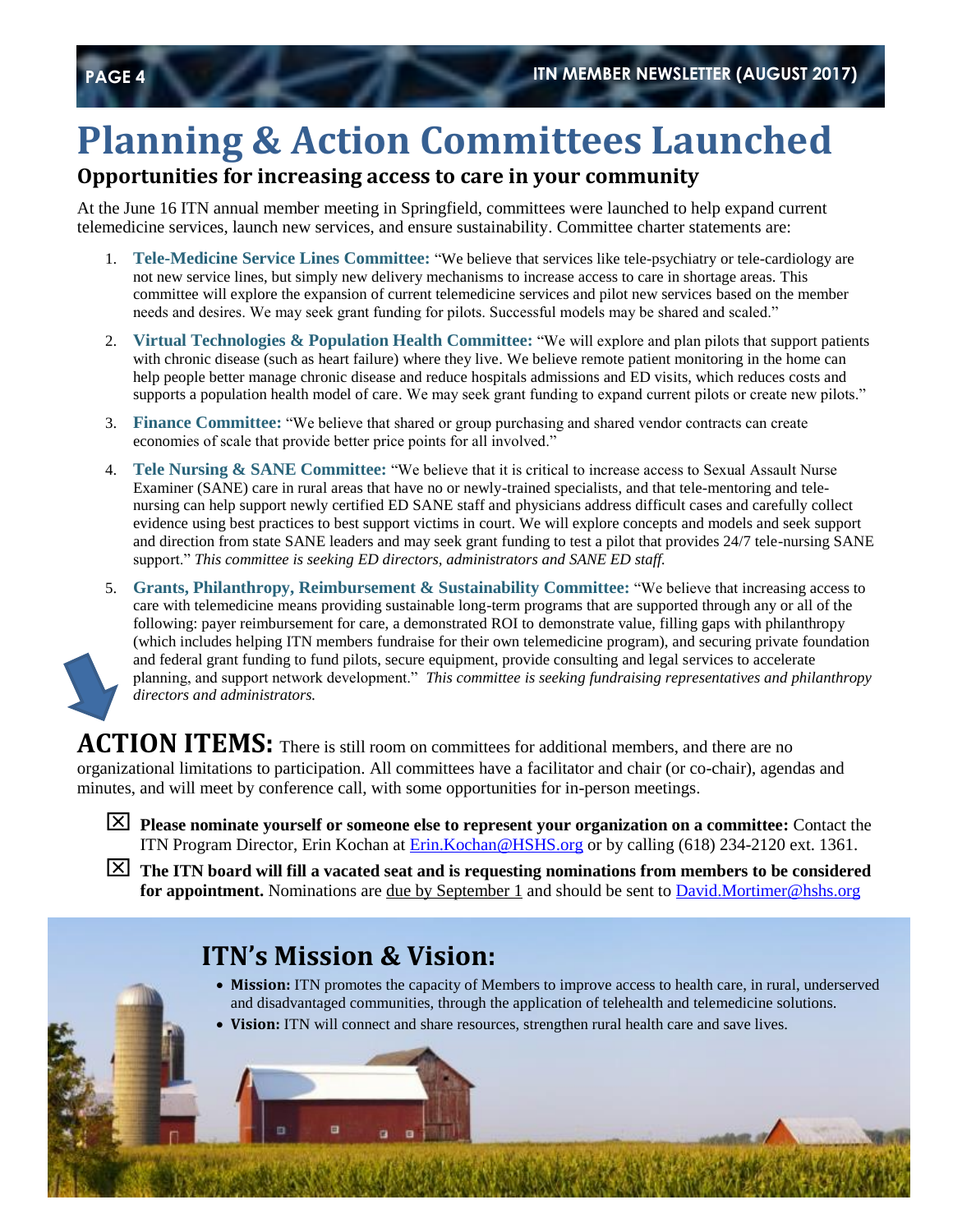### **Education, Outreach & Sharing Innovations Supporting Rural Health**

ITN board and team members receive many invitations to share our network planning journey with rural health and telehealth organizations in Illinois, Wisconsin, Minnesota and Indiana, and even national resource centers. ITN members voted unanimously on December 9, 2016, to make ITN documents "open source" to help support other emerging networks. Recent educational and outreach presentations included:

- Presentation on March 22 by Dr. Loren Hughes, President, HSHS Medical Group, "Telemedicine in our Vision of Medicine 3.0" to the **American Medical Group Association (AMGA)** Quality Leadership Council in Grapevine, Texas.
- Jeaneene Gesell, Anytime Care Service Line Manager at HSHS Medical Group, an ITN Member, presented on the virtual urgent care pilot called www.Anytimecare.com at the American Telemedicine Association (ATA) international conference and tradeshow. The April 25 conference bills itself as the world's largest telehealth innovation and networking event and will be held in Orlando, Florida. American TA. Slides may be found [here.](https://www.dropbox.com/s/74lx8wf7pybd1vc/HSHSMG%20ATA%20slides%20%28AnyTimeCare%20virtual%20urgent%20care%204-25-17.pdf?dl=0) (Photo of presentation below.)





 An ITN panel presentation on June 13 at the **Indiana Rural Health Association** Annual Conference on June by ITN board member Alison Kennedy, MHA, BSN, RN, SCRN, LSSBB, Director of Clinical Service Lines, HSHS St. Elizabeth's Hospital; ITN Outreach Director, Julie Edwards, MBA, HSHS St. John's Hospital; and David Mortimer, MDiv, ITN Administrative Director. The presentation was titled, "Leveraging Economies of Scale with a Multi-Stakeholder Rural and Urban Telehealth Network in Illinois." Slides may be found [here.](https://www.dropbox.com/s/lltrgthnx8lh6v0/Indiana%20RHA%20ITN%20Slides%206-13-17%20%28final%29.pdf?dl=0)



 Contribution by David Mortimer as a member of a telemedicine panel for the **WHA Wisconsin Rural Health Conference** on June 22. Slides may be found [here.](https://www.dropbox.com/s/vy916mxzic9kfly/WHA%20Rural%20Health%20Conf.%20slides%20%28HSHS%29.pdf?dl=0)